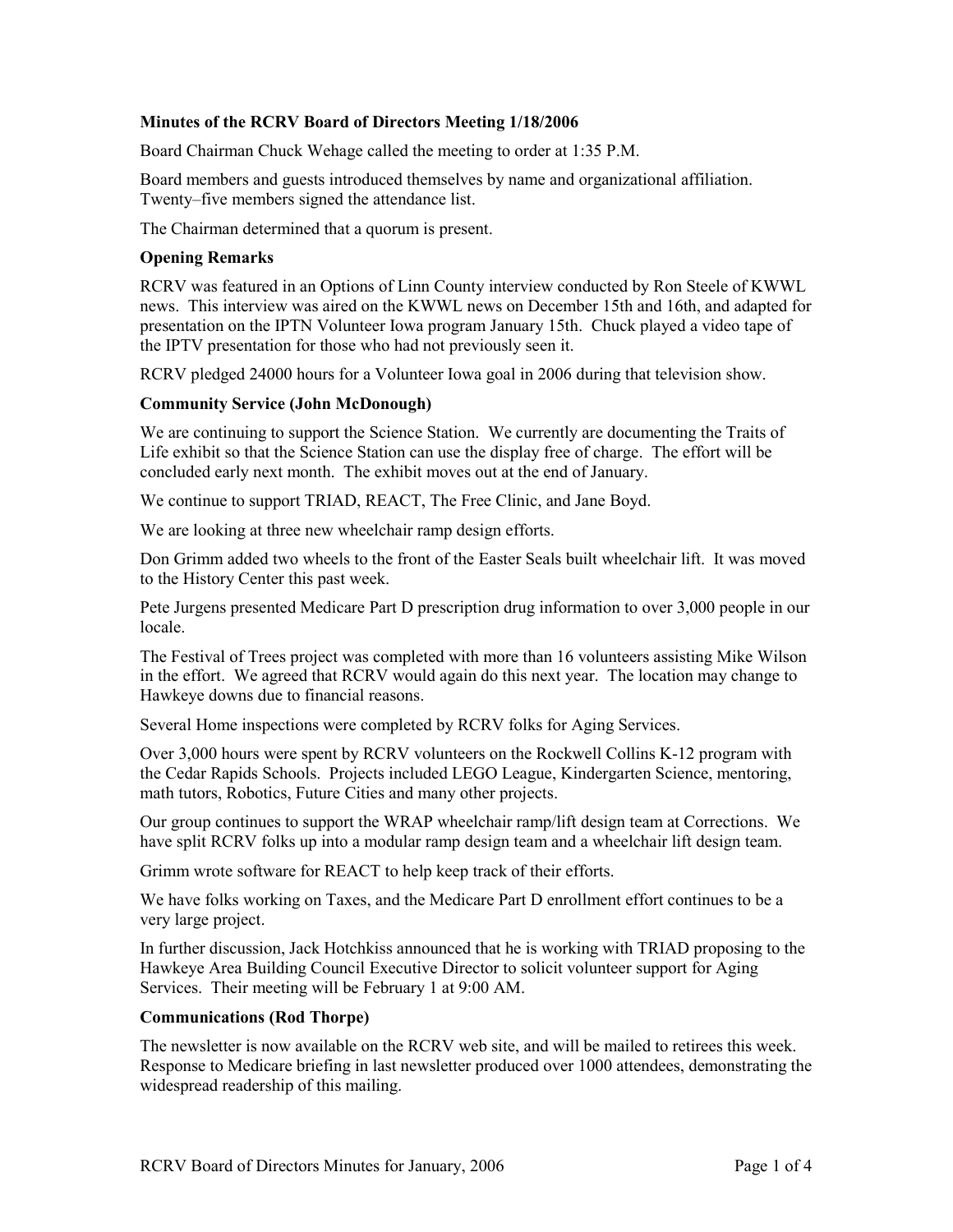The Cedar Rapids Community Schools will be presenting RCRV their Organizational Award at The Governor's Volunteer Awards ceremony for 2005. The ceremony will be held at Linn–Mar High School in June.

# **Data Base (Jim Klein)**

The database was updated for the obituaries and for the new retirees listing from Rockwell Collins.

The database record format was modified to make it easier to generate the newsletter mailing list. The non-RCRV part of the database (used for the Rockwell Collins senior corporate officers) had a different address format (which included there internal mail stop) than the rest of the database. The format was change to facilitate the merging of the two databases when generating the mailing list.

# **Recruiting and Retention (Pete Jurgens)**

Now have 130 active members on record. Pete challenged the organization to double the active membership in 2006.

# **Heart of Iowa (Myrna Loehrlein)**

Two new programs for rating child care & preschool performance are impacting Heart of Iowa programs. One is mutual rating system by United Way. The other is voluntary program initiated by the State of Iowa. Heart of Iowa will be challenged by these rating systems. Preschool operations are in need of more math materials. Upgrades will be needed to provide more appropriate storage facilities and child-appropriate materials. Myrna will present specific requests for assistance at future RCRV meetings.

# **St Lukes (Jackie Ryan)**

Denise Walker attended this meeting and reported upcoming events:

Saturday, January 28, a *Day of Dance* event will be presented at Westdale Mall. St. Lukes expects to provide free health screenings for a large number of those who attend.

St. Lukes Rehabilitation will begin a major remodeling of the sixth floor facility starting in May.

## **United Way (Mary Klinger)**

No report.

# **Heritage Agency on Aging (Linda Dearinger)**

No report.

## **Aging Services (Carol Luth)**

Aging Services has received a \$5000*Transportation Services* grant.

A doctor of optometry has been added to the staff to provide client services two Mondays per month.

## **Jane Boyd (Karl Kassel)**

No report.

## **RSVP (Sara Case)**

Sara explained that RSVP is double–checking the 2005 total to resolve an internal audit. Results may vary slightly from previously announced results by an inconsequential number. Final results will be known before the end of January.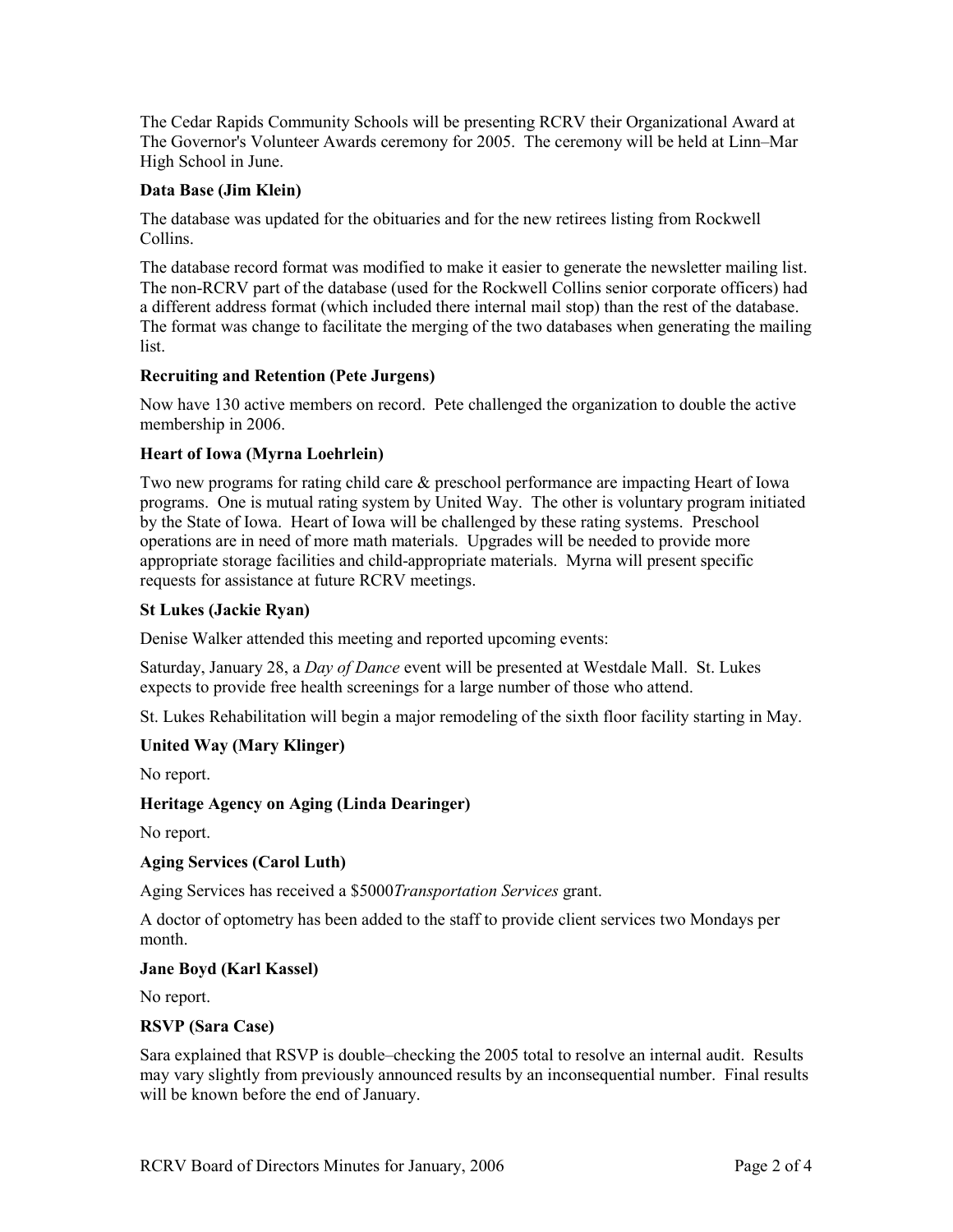The RCRV/RSVP membership application form was reviewed, and Sara explained the procedure using the current form. Minor changes were suggested.

# **Options of Linn County (Wayne Clayton)**

Wayne thanked RCRV members for participation in the production of the Ron Steele interview aired on KWWL and on IPTV.

## **Red Cross (Joan Schaffer)**

Joan noted the passing of staff member Fran Mason.

This year has seen a large increase in disaster responses. Red Cross will start disaster training classes in Cedar Rapids the first Wednesday in February, from 5:30 to 8:30 pm, and in Iowa City the first Wednesday in March.

CPR training will be conducted Saturday, March 4 in both Cedar Rapids and Iowa City. Training will take place in the Red Cross office in Cedar Rapids, and in Coral Ridge Mall in Iowa City.

March is Red Cross month.

## **REACT (Barb Klaweiter)**

No report.

#### **Bridge, Four Oaks (Carol Kalous)**

Carol expressed thanks to RCRV for help during the past months.

To train children about the workings of the legal system, a mock trial will be conducted with local participants. Practice sessions begin January 18th at the Bridge, and continue every wed for eight weeks.

The Bridge needs math tutors for 3rd grade pupils Monday through Friday from 4:00 to 5:30 pm.

A new project with Kirkwood College will form groups to make products to sell at Wallgreens. The project will use a Donald Trump theme. A business group from Kirkwood will report the results of the project at a conference in Des Moines.

Four Oaks now serves 11 cities in 99 counties, with 5000 clients served per year. The Four Oaks Board will start tracking volunteer activity and will employ a part-time volunteer coordinator. A volunteer recognition event is being planned.

A bazaar is also in the planning phase. Besides raising money, the event will be used to teach kids responsibility and money management.

Charles Wehage asked whether Four Oaks is beginning to experience problems with the "white shirt gang" in Cedar Rapids. Carol did not single out that gang, but pointed out the Four Oaks aims to intervene with children to provide an environment that does not support gang growth.

## **Sixth Judicial District (Heidi Soethout)**

Corrections is looking for volunteers to help do income tax returns for clients, and others to act as mediators for court system. It was suggested that RSVP may be able to help provide volunteers.

**Grant Wood AEA (Ann Griffin)** 

No Report.

## **Rockwell Collins (Cindy Dietz)**